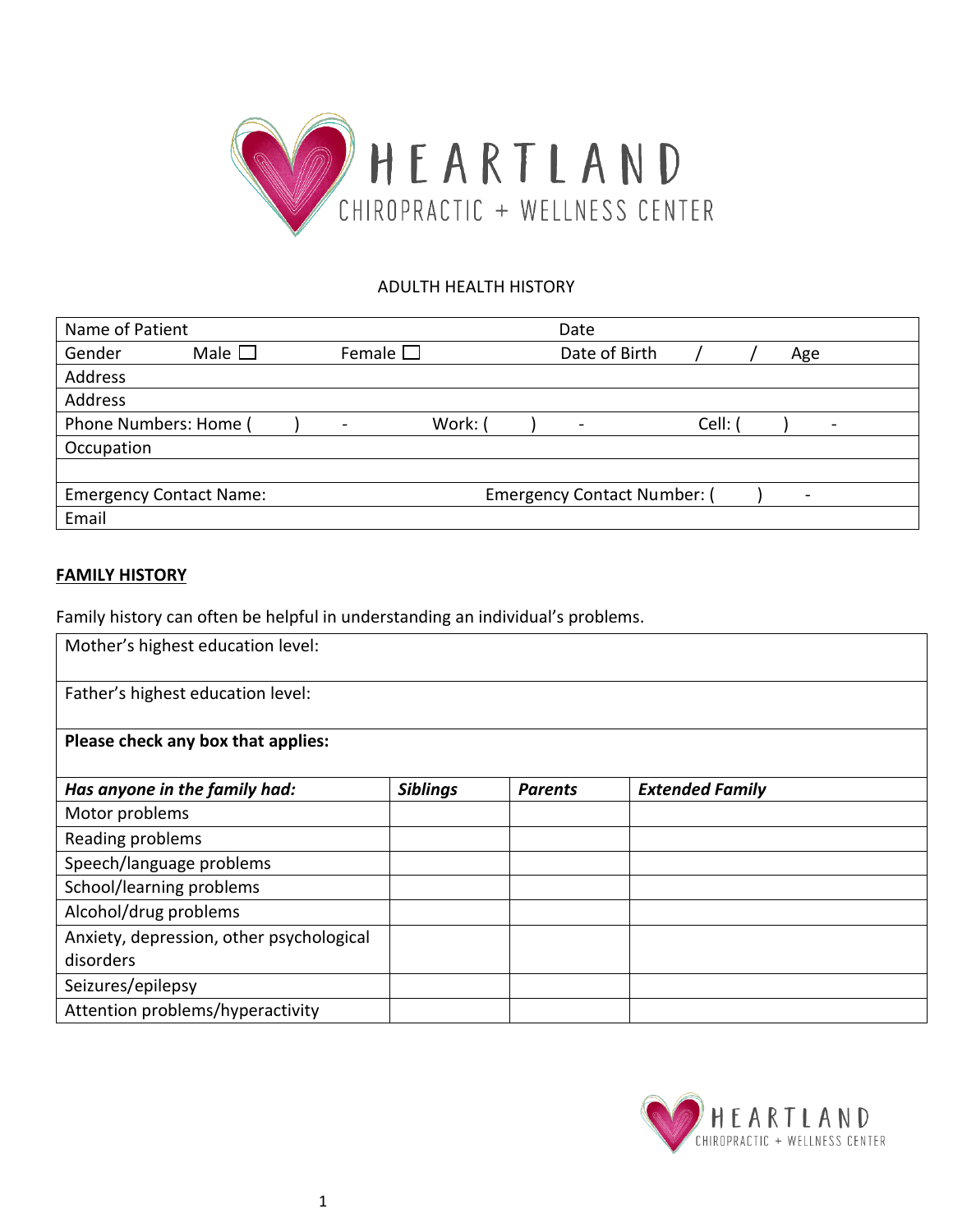| <b>NAME</b>                                           | <b>RELATIONSHIP</b> | <b>AGE</b> | <b>CURRENTLY IN HOUSE?</b> |
|-------------------------------------------------------|---------------------|------------|----------------------------|
|                                                       |                     |            |                            |
|                                                       |                     |            |                            |
|                                                       |                     |            |                            |
|                                                       |                     |            |                            |
| Parents are: Married $\Box$<br>Living together $\Box$ | Divorced            |            | Widowed $\Box$             |

\_\_\_\_\_\_\_\_\_\_\_\_\_\_\_\_\_\_\_\_\_\_\_\_\_\_\_\_\_\_\_\_\_\_\_\_\_\_\_\_\_\_\_\_\_\_\_\_\_\_\_\_\_\_\_\_\_\_\_\_\_\_\_\_\_\_\_\_\_\_\_\_\_\_\_\_\_\_\_\_\_\_\_\_\_\_\_\_\_\_\_\_\_\_\_\_\_\_

\_\_\_\_\_\_\_\_\_\_\_\_\_\_\_\_\_\_\_\_\_\_\_\_\_\_\_\_\_\_\_\_\_\_\_\_\_\_\_\_\_\_\_\_\_\_\_\_\_\_\_\_\_\_\_\_\_\_\_\_\_\_\_\_\_\_\_\_\_\_\_\_\_\_\_\_\_\_\_\_\_\_\_\_\_\_\_\_\_\_\_\_\_\_\_\_\_\_ \_\_\_\_\_\_\_\_\_\_\_\_\_\_\_\_\_\_\_\_\_\_\_\_\_\_\_\_\_\_\_\_\_\_\_\_\_\_\_\_\_\_\_\_\_\_\_\_\_\_\_\_\_\_\_\_\_\_\_\_\_\_\_\_\_\_\_\_\_\_\_\_\_\_\_\_\_\_\_\_\_\_\_\_\_\_\_\_\_\_\_\_\_\_\_\_\_\_ \_\_\_\_\_\_\_\_\_\_\_\_\_\_\_\_\_\_\_\_\_\_\_\_\_\_\_\_\_\_\_\_\_\_\_\_\_\_\_\_\_\_\_\_\_\_\_\_\_\_\_\_\_\_\_\_\_\_\_\_\_\_\_\_\_\_\_\_\_\_\_\_\_\_\_\_\_\_\_\_\_\_\_\_\_\_\_\_\_\_\_\_\_\_\_\_\_\_ \_\_\_\_\_\_\_\_\_\_\_\_\_\_\_\_\_\_\_\_\_\_\_\_\_\_\_\_\_\_\_\_\_\_\_\_\_\_\_\_\_\_\_\_\_\_\_\_\_\_\_\_\_\_\_\_\_\_\_\_\_\_\_\_\_\_\_\_\_\_\_\_\_\_\_\_\_\_\_\_\_\_\_\_\_\_\_\_\_\_\_\_\_\_\_\_\_\_

#### **BIRTH HISTORY**

Do you have any information with regard to your birth history? \_\_\_\_\_\_\_\_\_\_\_\_\_\_\_\_\_\_\_\_\_\_\_\_\_\_\_\_\_\_\_\_\_\_\_\_\_\_\_\_\_\_\_\_\_\_

### **DEVELOPMENTAL HISTORY**

Do you have any information with regard to your infant health status? For example, where you hospitalized, or had any serious health issues?

#### **MEDICAL HISTORY**

| Are you regularly checked by the following:                                  |              |           |            |         |       |
|------------------------------------------------------------------------------|--------------|-----------|------------|---------|-------|
| <b>Medical Doctor</b>                                                        | Chiropractor | Osteopath | Naturopath | Dentist | Other |
| Do have/had braces on your teeth?                                            |              |           |            | Yes     | No.   |
| Do you have any amalgam fillings? How many?                                  |              |           |            | Yes     | No    |
| Do you complain of any ongoing physical pains? (headaches,                   |              |           |            | Yes     | No    |
| stomach aches, muscle/joint aches, or growing pains)                         |              |           |            |         |       |
| Do you suffer from dry skin, dandruff, hard skin on elbows,                  |              |           |            | Yes     | No    |
| bumps on the outside of the arms, cracked heels, excessive thirst/urination? |              |           |            |         |       |

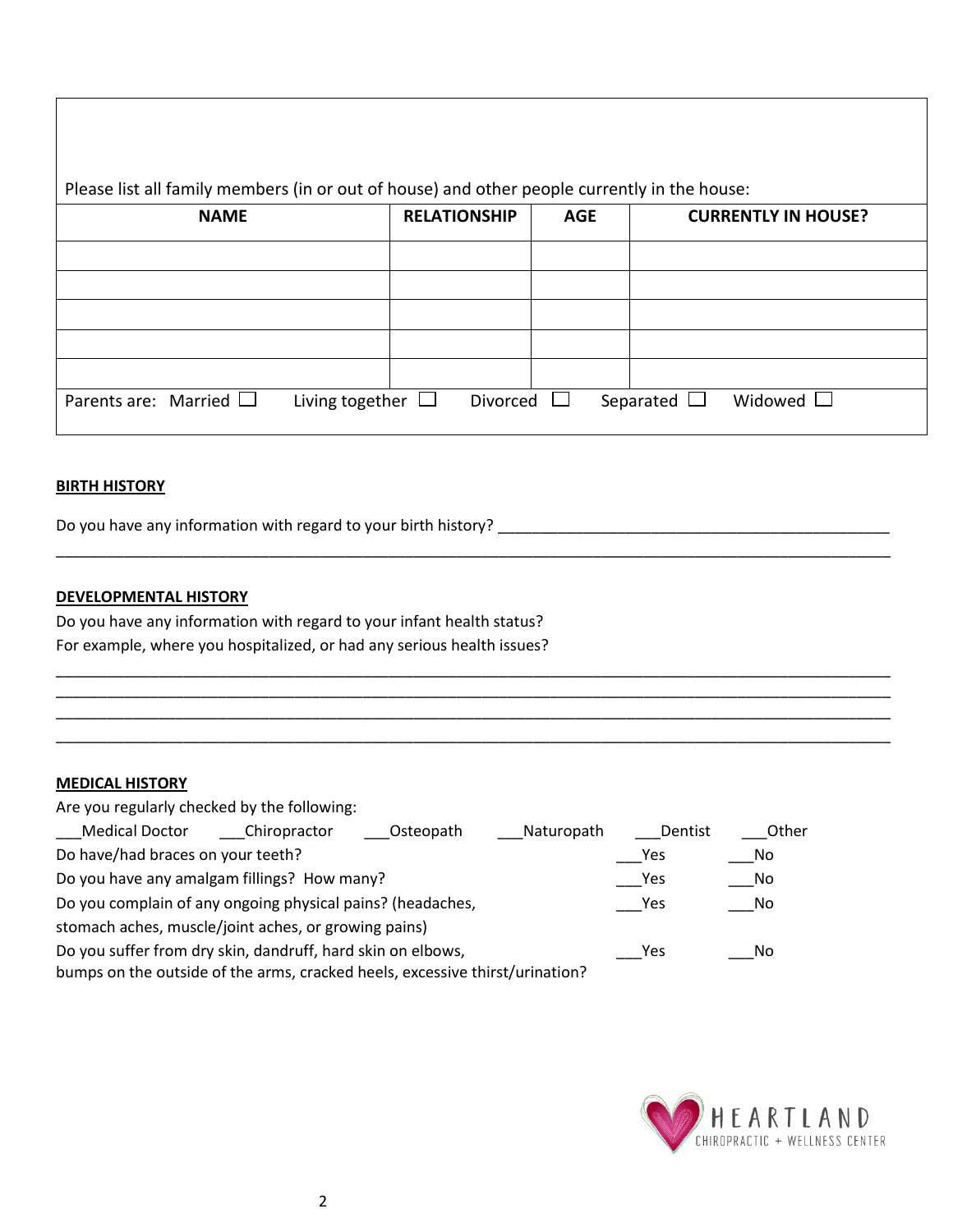Please list all of you medical and/or psychological diagnoses, past and present:

| Please list all current prescription medications:                                                                                                                                                                              |            |                      |  |
|--------------------------------------------------------------------------------------------------------------------------------------------------------------------------------------------------------------------------------|------------|----------------------|--|
|                                                                                                                                                                                                                                |            |                      |  |
| Are you exposed to a toxic environment (including passive smoking or<br>industrial chemicals)?                                                                                                                                 | Yes        | No                   |  |
| Have you had any serious falls, physical traumas, or physical injuries?<br>Please list:                                                                                                                                        | Yes        | No                   |  |
|                                                                                                                                                                                                                                |            |                      |  |
| Have you ever been involved in a motor vehicle accident?<br>Please list:                                                                                                                                                       | Yes        | No                   |  |
|                                                                                                                                                                                                                                |            |                      |  |
|                                                                                                                                                                                                                                |            |                      |  |
| Has your hearing ever been tested?                                                                                                                                                                                             | Yes        | No                   |  |
| Has your vision been tested?                                                                                                                                                                                                   | Yes        | No                   |  |
| Do you wear glasses/contact lenses?<br>Have you been hospitalized?                                                                                                                                                             | Yes<br>Yes | No<br>N <sub>o</sub> |  |
| If Yes, for what? The contract of the contract of the contract of the contract of the contract of the contract of the contract of the contract of the contract of the contract of the contract of the contract of the contract |            |                      |  |
| Have you had any surgeries?                                                                                                                                                                                                    | _Yes       | No                   |  |
|                                                                                                                                                                                                                                |            |                      |  |
| Have you had any surgeries recommended to you that have not been performed? ___ Yes<br>If Yes, for what?                                                                                                                       |            | No                   |  |

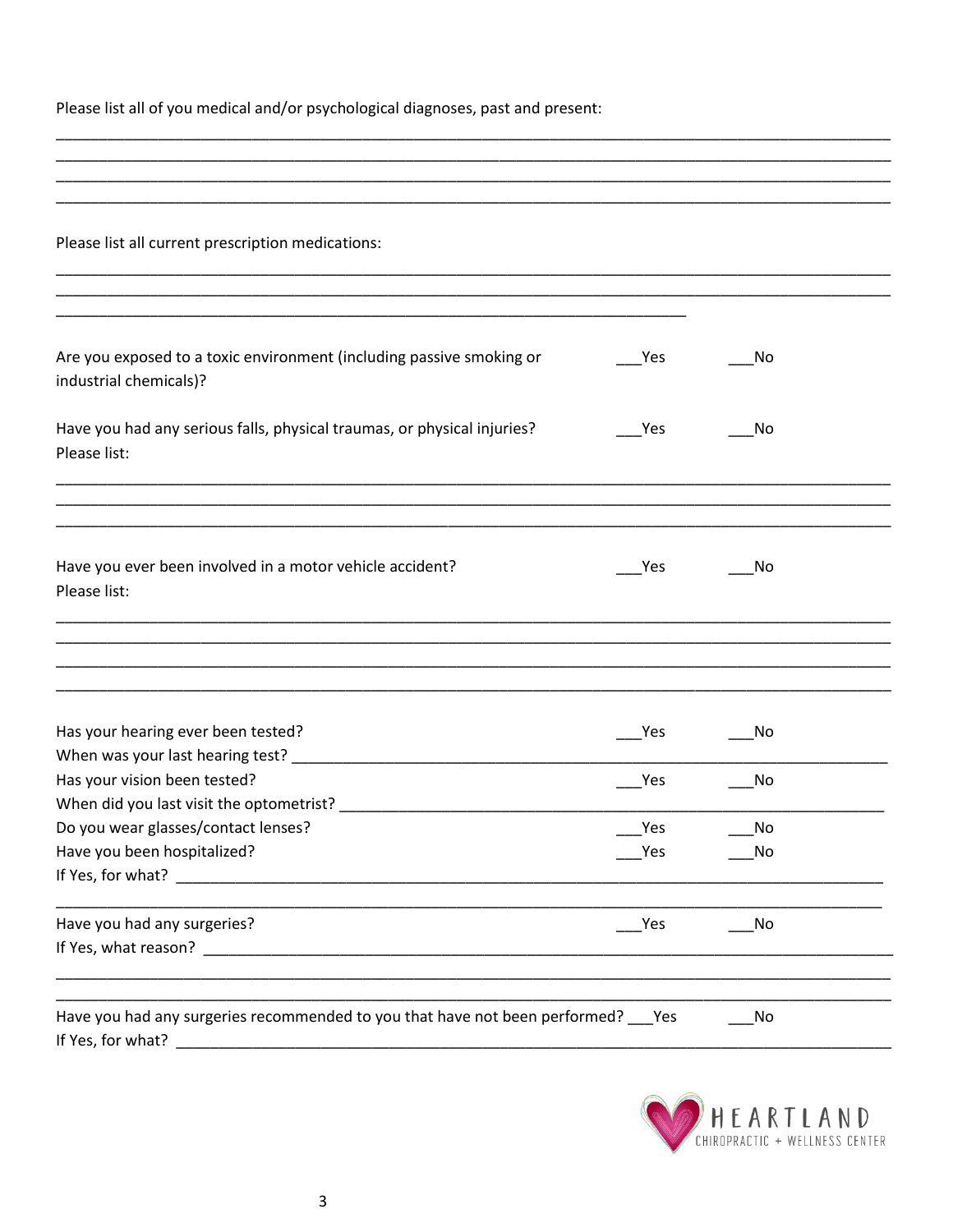| Have you had prior psychotherapy or counseling? | Yes | <b>NO</b> |  |
|-------------------------------------------------|-----|-----------|--|
| If Yes, for what issue?                         |     |           |  |
|                                                 |     |           |  |

\_\_\_\_\_\_\_\_\_\_\_\_\_\_\_\_\_\_\_\_\_\_\_\_\_\_\_\_\_\_\_\_\_\_\_\_\_\_\_\_\_\_\_\_\_\_\_\_\_\_\_\_\_\_\_\_\_\_\_\_\_\_\_\_\_\_\_\_\_\_\_\_\_\_\_\_\_\_\_\_\_\_\_\_\_\_\_\_\_\_\_\_\_\_\_\_\_\_

# **BEHAVIOR/MENTAL HEALTH**

| On a scale of 1 to 10, describe your stress level (circle one)                                             |              |                |                |                                                               |            |                                  |              |                                |   |    |
|------------------------------------------------------------------------------------------------------------|--------------|----------------|----------------|---------------------------------------------------------------|------------|----------------------------------|--------------|--------------------------------|---|----|
| Personal                                                                                                   | $\mathbf{1}$ | $\overline{2}$ | 3              | 4                                                             | 5          | 6                                | 7            | 8                              | 9 | 10 |
| Occupational                                                                                               | $\mathbf{1}$ | $\overline{2}$ | $\overline{3}$ | 4                                                             | 5          | 6                                | 7            | 8                              | 9 | 10 |
| Describe any sports or activities you are involved in.                                                     |              |                |                |                                                               |            |                                  |              |                                |   |    |
| Indicate the number of hours a week of "screen time" you use:<br>Computer<br>Computer games (DS, etc.)     |              |                |                |                                                               | Television | Smart Device (phone, iPad, etc.) |              |                                |   |    |
| Describe your family relationships; with parents and siblings.                                             |              |                |                |                                                               |            |                                  |              |                                |   |    |
| Do you have many friends?                                                                                  |              |                |                |                                                               |            |                                  |              |                                |   |    |
| If you struggle, why do you think that is?                                                                 |              |                |                |                                                               |            |                                  |              |                                |   |    |
| What problems do you have with peers, if any?<br>None<br>Being physically attacked<br><b>Being bullied</b> |              |                |                | ___Bragging to peers<br>Rejected by peers<br>Jealous of peers |            |                                  | Being teased | Overly physically affectionate |   |    |
| Do you have self esteem issues?                                                                            |              |                |                |                                                               |            | Yes                              |              | No                             |   |    |

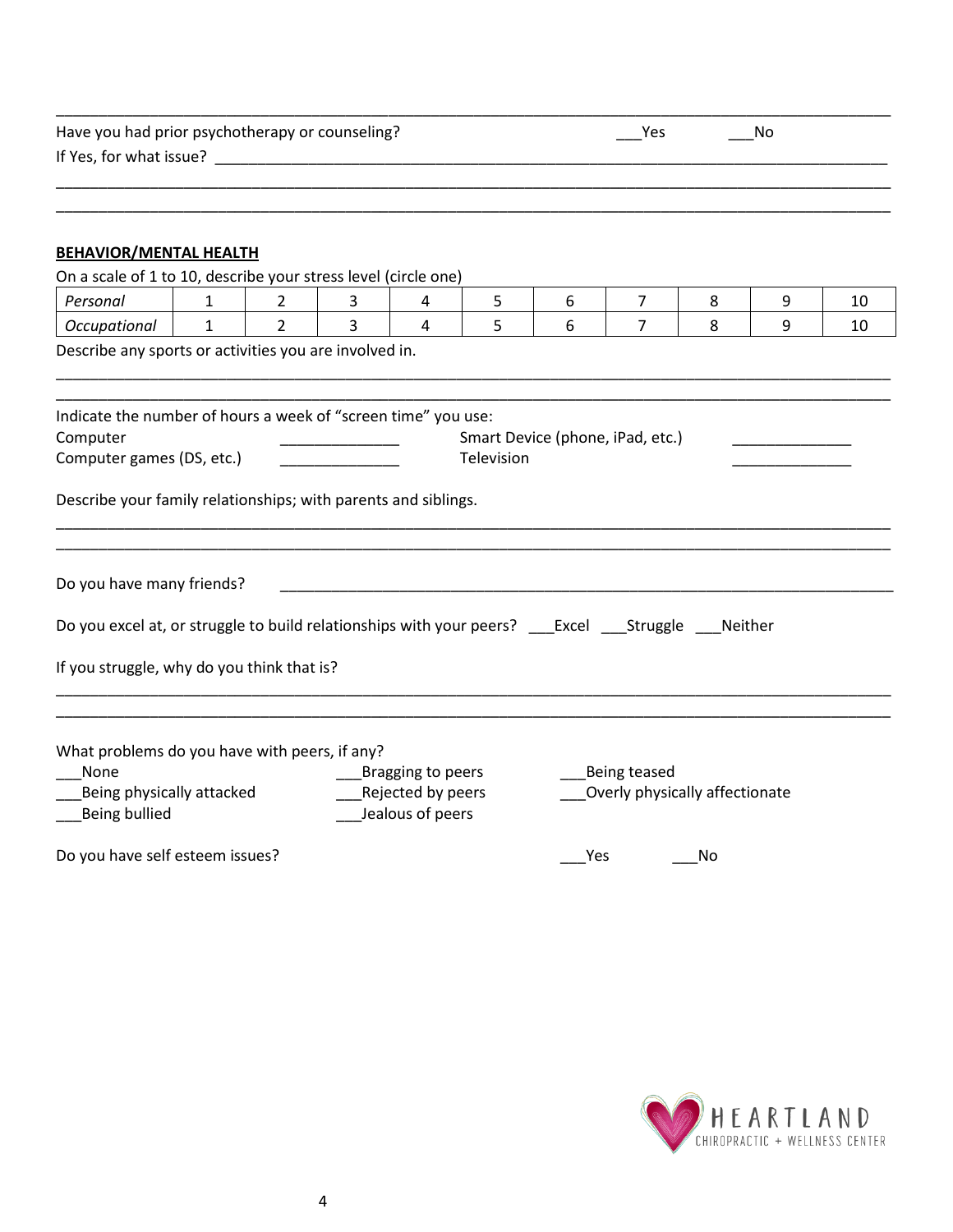Do you feel that you exhibit any of the following symptoms more often than is typical? (Please check any that apply)

| Often touchy/easily annoyed        | Often bullies/threatens     | Often irritable                     |
|------------------------------------|-----------------------------|-------------------------------------|
| Often defies rules                 | Initiates physical fights   | Changes in appetite                 |
| Often angry/resentful              | Ever been arrested          | Diminished interest                 |
| Often argues with adults           | Physically cruel to others  | Sleep problems                      |
| Often looses temper                | Physically cruel to animals | Restlessness or slowed down         |
| Blames others for mistakes         | Motor or vocal tics         | Fatigues/low energy                 |
| Deliberately annoys                | Destroys property           | Feels worthless                     |
| Often spiteful/vindictive          | Deliberately sets fires     | Becomes tearful easily              |
| Refuses to go to work              | Lies often                  | Often sad                           |
| Repeated nightmares                | <b>Steals</b>               | Indecisive/can't think              |
| Unusual fears                      | Has run away                | Thinks about death                  |
| Panic attacks                      | Extreme mood swings         | Talks about suicide                 |
| Self-conscious/clings              | Does not show emotions      | Hurts self                          |
| Excessive need for reassurance     | Overreacts to touch/noise   | Currently uses drugs                |
| Self-injurious behavior            | Strange or bizarre ideas    | Currently drinks beer or alcohol    |
| Worry of future events             | Used drugs in the past      | Used beer or alcohol in the past    |
| Repeats certain actions            | Poor social interactions    | Can't stop thinking about things    |
| Somatic complaints                 | Gets upset by changes in    | <b>Excessive preoccupation with</b> |
| (headache/stomach)                 | routine                     | objects or ideas                    |
| Difficulty maintaining friendships |                             |                                     |

|                                                                                                    | Not at | Just a | Pretty | <b>Very</b> |
|----------------------------------------------------------------------------------------------------|--------|--------|--------|-------------|
| Please place a check mark in the column which best describes you:                                  | all    | little | much   | much        |
| Often fails to give close attention to details or makes careless mistakes in                       |        |        |        |             |
| work or other activities                                                                           |        |        |        |             |
| Often has difficulty sustaining attention in tasks or activities                                   |        |        |        |             |
| Often does not seem to listen when spoken to directly                                              |        |        |        |             |
| Often does not follow through on special instructions and fails to finish tasks,                   |        |        |        |             |
| (not due to oppositional behavioral failure to understand directions)                              |        |        |        |             |
| Often has difficulty organizing tasks and activities                                               |        |        |        |             |
| Often avoids, dislikes, or is reluctant to engage in tasks that require sustained<br>mental effort |        |        |        |             |
| Often loses things necessary for tasks or activities                                               |        |        |        |             |
| Is often easily distracted by extraneous stimuli                                                   |        |        |        |             |
| Is often forgetful in daily activities                                                             |        |        |        |             |
| Often fidgets with hands or feet or squirms in seat                                                |        |        |        |             |
| Often leaves seat in situations in which remaining seated is expected                              |        |        |        |             |

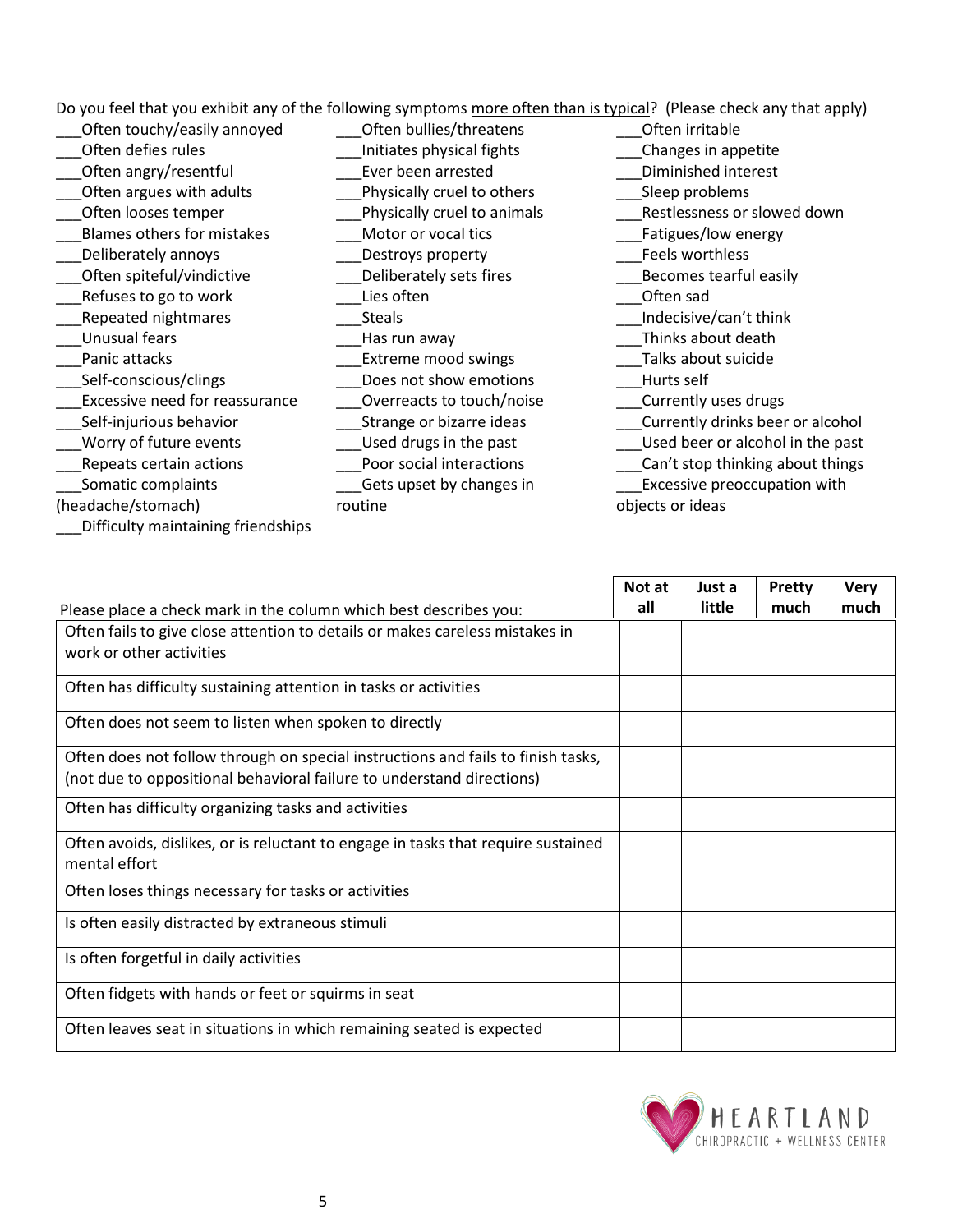| Often moves excessively in situations where it is inappropriate (may be<br>limited to subjective feelings or restlessness) |                |                     |                  |                   |              |
|----------------------------------------------------------------------------------------------------------------------------|----------------|---------------------|------------------|-------------------|--------------|
| Often has difficulty playing or engaging in leisure activities quietly                                                     |                |                     |                  |                   |              |
| Is often "on the go" or often acts as if "driven by a motor"                                                               |                |                     |                  |                   |              |
| Often talks excessively                                                                                                    |                |                     |                  |                   |              |
| Often blurts out answers before questions have been completed                                                              |                |                     |                  |                   |              |
| Often has difficulty waiting turn                                                                                          |                |                     |                  |                   |              |
| Often interrupts or intrudes on others (butts into conversation or activities)                                             |                |                     |                  |                   |              |
| Childhood conditions had, please check:                                                                                    |                |                     |                  |                   |              |
| Measles                                                                                                                    | Mumps          |                     | Chicken Pox      | ___Whooping cough |              |
| Scarlet Fever                                                                                                              | Diphtheria     |                     | Rheumatic fever  | Typhoid fever     |              |
| Ear Infections                                                                                                             | Tubes in ears  |                     | Chronic illness  |                   |              |
| Please check the appropriate box for any of the following symptoms which you now have or have had previously.              |                |                     |                  |                   |              |
|                                                                                                                            | O = Occasional |                     | $F = Frequent$   | $C = Constant$    |              |
| <b>HABITS OF LIFESTYLE</b>                                                                                                 |                |                     |                  |                   |              |
| Do you smoke?                                                                                                              | Yes            | No                  | Do you exercise? | Yes               | No           |
| Do you consume alcohol?                                                                                                    | Yes            | No                  |                  |                   |              |
|                                                                                                                            |                |                     |                  |                   |              |
| Approximate sleep hours per night (check one): 4-6                                                                         |                |                     | $6-8$            | $8 - 10$          | $12+$        |
| Rate your sleep hours per night (check one):                                                                               |                | Do you wake rested? |                  | Yes               | No           |
| Rate your appetite:                                                                                                        | Poor           | Fair                | Medium           | Good              | Excellent    |
| Rate your diet:                                                                                                            | Poor           | Fair                | Medium           | Good              | Excellent    |
| Do you eat regularly:                                                                                                      | Breakfast      | ____Lunch           | Dinner           |                   |              |
| Do you eat per day:                                                                                                        | 1 meal         | $2$ meals           | 3 meals          | 4meals            | Over 4 meals |
| Do you take vitamins and minerals?                                                                                         |                | Yes                 | No               |                   |              |

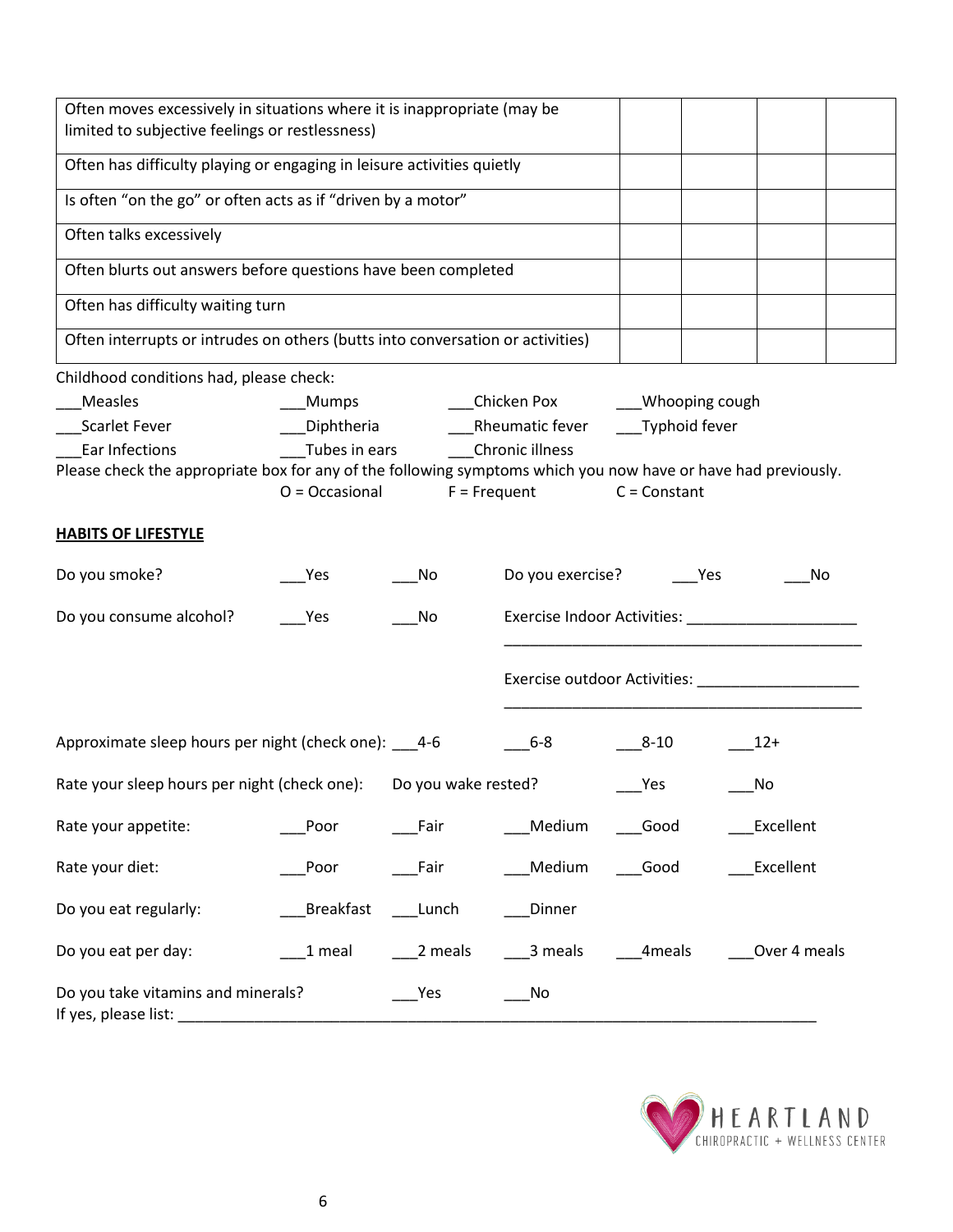| Do you take any recreational drugs?<br>If so, what?             | Yes | Nο |            |
|-----------------------------------------------------------------|-----|----|------------|
| Have you ever been knocked unconscious:<br>If so, for how long? | Yes | No | Don't know |

| $\mathbf{o}$ | F | $\mathbf c$  | General                   | O | F            | C | Eyes, Ears, Nose & Throat | O | F | $\mathsf{C}$ | <b>Skin</b>                      |
|--------------|---|--------------|---------------------------|---|--------------|---|---------------------------|---|---|--------------|----------------------------------|
|              |   |              | Allergy                   |   |              |   | <b>Tonsillitis</b>        |   |   |              | Itching                          |
|              |   |              | Chills                    |   |              |   | Eye pain                  |   |   |              | Skin rash                        |
|              |   |              | Convulsions               |   |              |   | <b>Failing vision</b>     |   |   |              | Varicose veins                   |
|              |   |              | <b>Dizziness</b>          |   |              |   | Far sighted               | O | F | C            | <b>Genito-Urinary</b>            |
|              |   |              | Fainting                  |   |              |   | Gum trouble               |   |   |              | Bed wetting                      |
|              |   |              | Fevers                    |   |              |   | Hay fever                 |   |   |              | Blood in urine                   |
|              |   |              | Headaches                 |   |              |   | Hoarseness                |   |   |              | Frequent urination               |
|              |   |              | Loss of sleep             |   |              |   | Nasal obstruction         |   |   |              | Loss control urine               |
|              |   |              | Nervousness               |   |              |   | Near sighted              |   |   |              | Kidney infection                 |
|              |   |              | Depression                |   |              |   | Nosebleeds                |   |   |              | Painful urination                |
|              |   |              | Neuralgia                 | O | F            | C | Cardio-Vascular           |   |   |              | Prostate trouble                 |
|              |   |              | Numbness                  |   |              |   | Rapid heart beat          |   |   |              | Pus in urine                     |
|              |   |              | Sweats                    |   |              |   | Slow heart beat           |   |   |              | Smell of urine                   |
|              |   |              | Loss of weight            |   |              |   | Swelling of ankles        | O | F | C            | <b>Pain or Numbness in:</b>      |
|              |   |              | Tremors                   |   |              |   | Hardening of arteries     |   |   |              | Shoulders                        |
| O            | F | C            | <b>Muscle &amp; Joint</b> |   |              |   | High blood pressure       |   |   |              | Arms                             |
|              |   |              | Arthritis                 |   |              |   | Pain over heart           |   |   |              | <b>Hips</b>                      |
|              |   |              | <b>Bursitis</b>           |   |              |   | Poor circulation          |   |   |              | Legs                             |
|              |   |              | Foot trouble              | O | F            | C | <b>Gastro Intestinal</b>  |   |   |              | Knees                            |
|              |   |              | Hernia                    |   |              |   | <b>Excessive hunger</b>   |   |   |              | Ankles                           |
|              |   |              | Low back pain             |   |              |   | Burping or gas            |   |   |              | Feet                             |
|              |   |              | Neck pain                 |   |              |   | Liver trouble             |   |   |              | Painful tail bone                |
|              |   |              | Neck stiffness            |   |              |   | Colitis                   |   |   |              | Sciatica                         |
|              |   |              | Pain between shoulders    |   |              |   | Colon trouble             |   |   |              | Swollen joints                   |
| O            | F | C            | Respiratory               |   |              |   | Diarrhea                  | O | F | $\mathsf{C}$ | For Women Only                   |
|              |   |              | Chest pain                |   |              |   | Difficult digestion       |   |   |              | Cramps                           |
|              |   |              | Chronic cough             |   |              |   | Distension of abdomen     |   |   |              | Heavy flow                       |
|              |   |              | Difficulty breathing      |   |              |   | Stomach pain              |   |   |              | Light flow                       |
|              |   |              | Spitting blood            |   |              |   | Gall bladder trouble      |   |   |              | Irregular cycle                  |
|              |   |              | Throat phlegm             |   |              |   | Hemorrhoids               |   |   |              | Painful cycle                    |
|              |   |              | Wheezing                  |   |              |   | Intestinal worms          |   |   |              | Discharge                        |
| $\mathbf{o}$ | F | $\mathsf{C}$ | Eyes, Ears, Nose &        |   |              |   | Jaundice                  |   |   |              | Sore breasts                     |
|              |   |              | <b>Throat</b>             |   |              |   | Poor appetite             |   |   |              |                                  |
|              |   |              | Colds                     |   |              |   | Nausea                    |   |   |              |                                  |
|              |   |              | Crossed eyes              |   |              |   | Vomiting                  |   |   |              | Menopausal: Yes No               |
|              |   |              | Deafness                  |   |              |   | Vomit blood               |   |   |              | Last Menstruation Date: ________ |
|              |   |              | Dental decay              | O | $\mathsf{F}$ | C | Skin                      |   |   |              |                                  |
|              |   |              | Asthma                    |   |              |   | <b>Boils</b>              |   |   |              |                                  |
|              |   |              | Ear aches                 |   |              |   | <b>Bruise easily</b>      |   |   |              | Due Date: ___________________    |
|              |   |              | Ear discharges            |   |              |   | <b>Dryness</b>            |   |   |              |                                  |
|              |   |              | Ear noises                |   |              |   | Hives or allergy          |   |   |              |                                  |
|              |   |              | Sinus infections          |   |              |   |                           |   |   |              |                                  |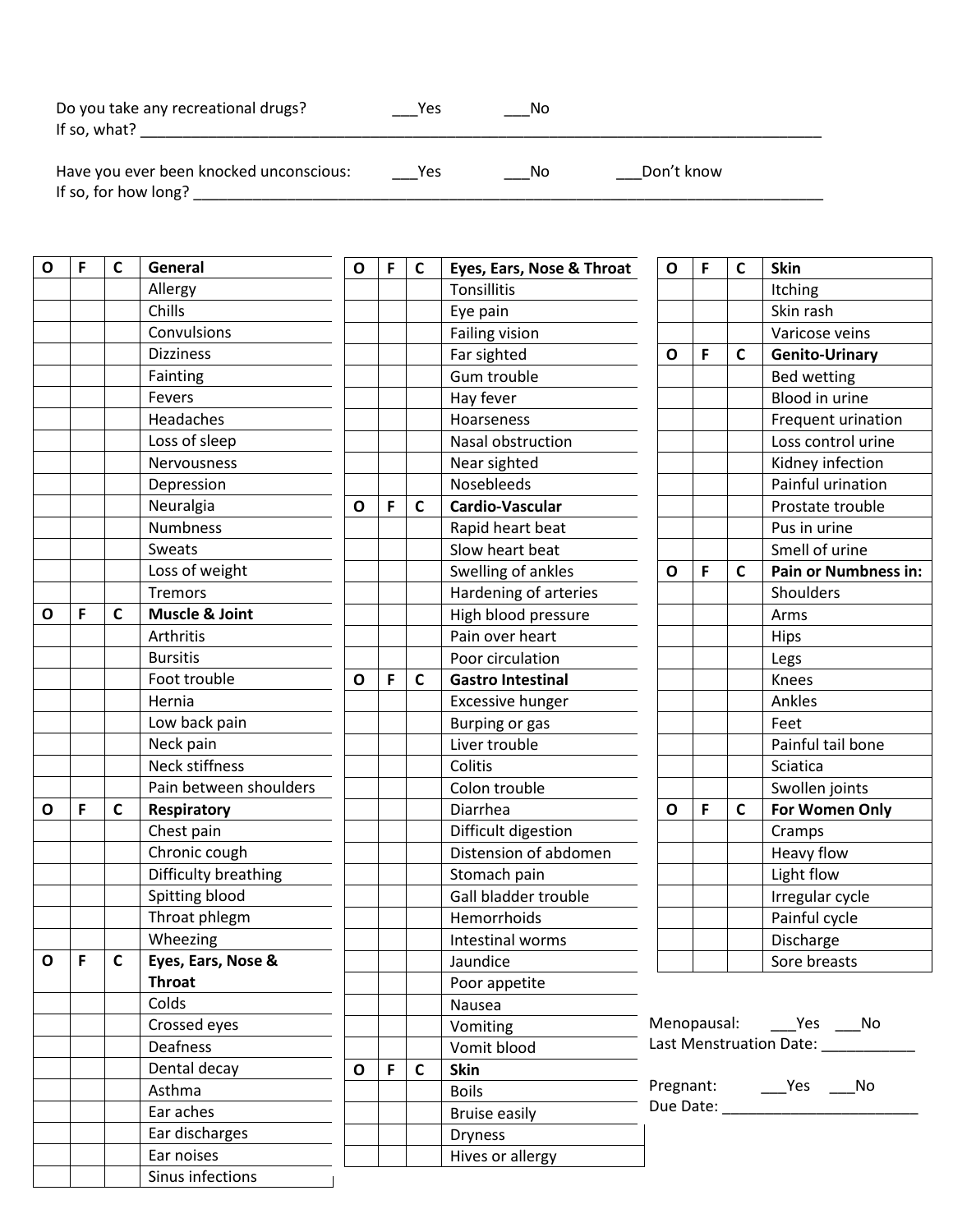#### **REASON FOR ASSESSMENT**

Please describe in your own words what concerns you have. Also, please add any additional information that you feel is important and may be helpful in our assessment.

What specific question do you have that you hope an evaluation will answer?

Date:  $\frac{1}{\sqrt{1-\frac{1}{2}}}\frac{1}{\sqrt{1-\frac{1}{2}}}\frac{1}{\sqrt{1-\frac{1}{2}}}\frac{1}{\sqrt{1-\frac{1}{2}}}\frac{1}{\sqrt{1-\frac{1}{2}}}\frac{1}{\sqrt{1-\frac{1}{2}}}\frac{1}{\sqrt{1-\frac{1}{2}}}\frac{1}{\sqrt{1-\frac{1}{2}}}\frac{1}{\sqrt{1-\frac{1}{2}}}\frac{1}{\sqrt{1-\frac{1}{2}}}\frac{1}{\sqrt{1-\frac{1}{2}}}\frac{1}{\sqrt{1-\frac{1}{2}}}\frac{1}{\sqrt{1-\frac{1}{2}}}\frac{1}{\$